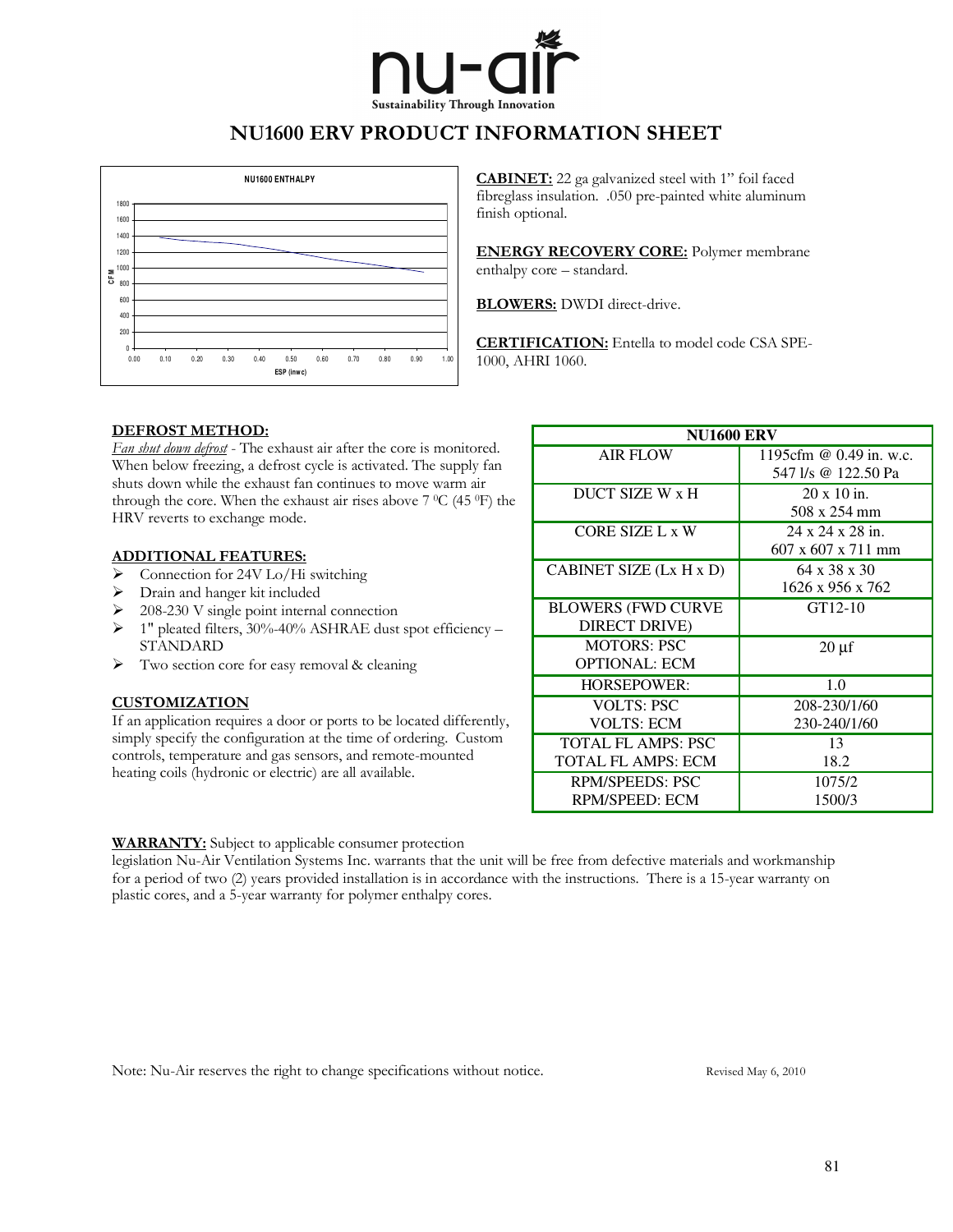# Sustainability Through Innovation



.

| Model no.                      | EXC-24S-15H-250 |
|--------------------------------|-----------------|
| <b>Type</b>                    | <b>Plate</b>    |
| <b>Nominal Air Flow (scfm)</b> | 750             |
| <b>Pressure drop (inches)</b>  | 0.63            |

## AUDI CERTIFIED.

| Energy recovery component is certified by AHRI to AH |
|------------------------------------------------------|
| Standard 1060. Actual performance in packaged        |
| equipment may vary.                                  |

| <b>Leakage Ratings</b> | <b>Diff. Pressure</b> | <b>EATR %</b> | <b>OACF</b> |
|------------------------|-----------------------|---------------|-------------|
| Test 1                 | $-0.5$                | 0.00          | 1.00        |
| Test 2                 |                       | 0.00          | 1.00        |
| Test 3                 | 0.5                   | 0.00          | 1.00        |

| Thermal Effectiveness Ratings at 0" Pressure Differential |                     |                   |                  |  |  |
|-----------------------------------------------------------|---------------------|-------------------|------------------|--|--|
|                                                           | <b>Sensible</b>     | Latent            | <b>Total</b>     |  |  |
| 100% air Flow Heating                                     | 68                  | 38                | 58               |  |  |
| 75% air Flow Heating                                      | 72                  | 40                | 61               |  |  |
| 100% air Flow cooling                                     | 81                  | 34                | 52               |  |  |
| 75% air Flow Cooling                                      | 87                  | 38                | 57               |  |  |
|                                                           | <b>Net Sensible</b> | <b>Net Latent</b> | <b>Net Total</b> |  |  |
| 100% air Flow Heating                                     | 68                  | 38                | 58               |  |  |
| 75% air Flow Heating                                      | 72                  | 40                | 61               |  |  |
| 100% air Flow cooling                                     | 81                  | 34                | 52               |  |  |
| 75% air Flow Cooling                                      | 87                  | 38                | 57               |  |  |
|                                                           |                     |                   |                  |  |  |

Revised April 12th, 2010